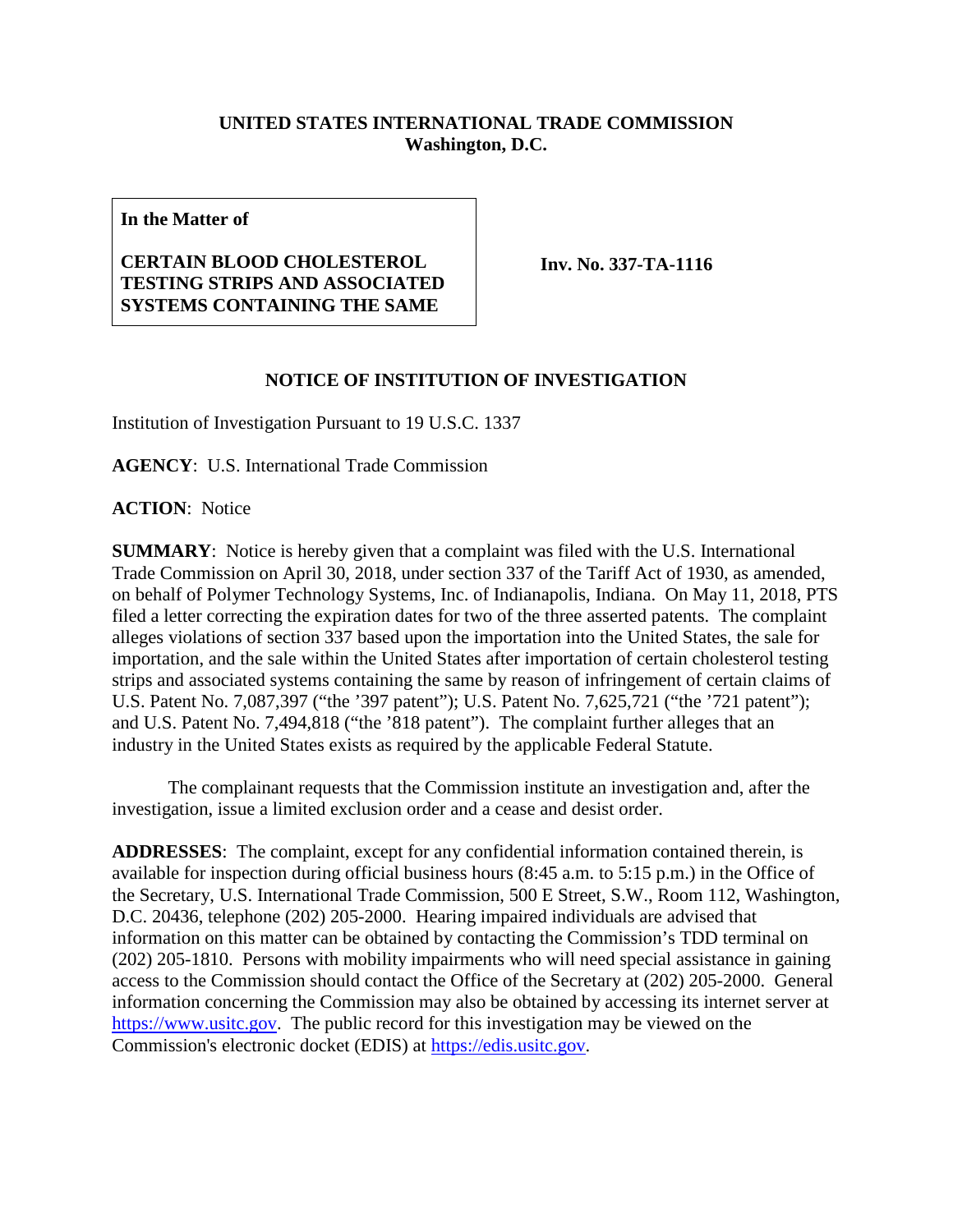**FOR FURTHER INFORMATION CONTACT**: The Office of Docket Services, U.S. International Trade Commission, telephone (202) 205-1802.

## **SUPPLEMENTARY INFORMATION**:

**AUTHORITY**: The authority for institution of this investigation is contained in section 337 of the Tariff Act of 1930, as amended, 19 U.S.C. 1337 and in section 210.10 of the Commission's Rules of Practice and Procedure, 19 C.F.R. 210.10 (2018).

**SCOPE OF INVESTIGATION**: Having considered the complaint, the U.S. International Trade Commission, on May 30, 2018, **ORDERED THAT** –

(1) Pursuant to subsection (b) of section 337 of the Tariff Act of 1930, as amended, an investigation be instituted to determine whether there is a violation of subsection  $(a)(1)(B)$  of section 337 in the importation into the United States, the sale for importation, or the sale within the United States after importation of certain blood cholesterol testing strips and associated systems containing the same by reason of infringement of one or more of claims 1–3, 5, 10, 13– 14, and 17–20 of the '397 patent; claims 1–9 and 13–15 of the '721 patent; and claims 8–11 of the '818 patent; and whether an industry in the United States exists as required by subsection  $(a)(2)$  of section 337;

(2) For the purpose of the investigation so instituted, the following are hereby named as parties upon which this notice of investigation shall be served:

(a) The complainant is:

Polymer Technology Systems, Inc. 7736 Zionsville Road Indianapolis, Indiana 46268

(b) The respondents are the following entities alleged to be in violation of section 337, and are the parties upon which the complaint is to be served:

> ACON Laboratories, Inc. 10125 Mesa Rim Road San Diego, California 92121

ACON Biotech (Hangzhou) Co., Ltd. No. 210 Zhenzhoong Road West Lake District Hangzhou Zhejiang 310030 China

(3) For the investigation so instituted, the Chief Administrative Law Judge, U.S. International Trade Commission, shall designate the presiding Administrative Law Judge.